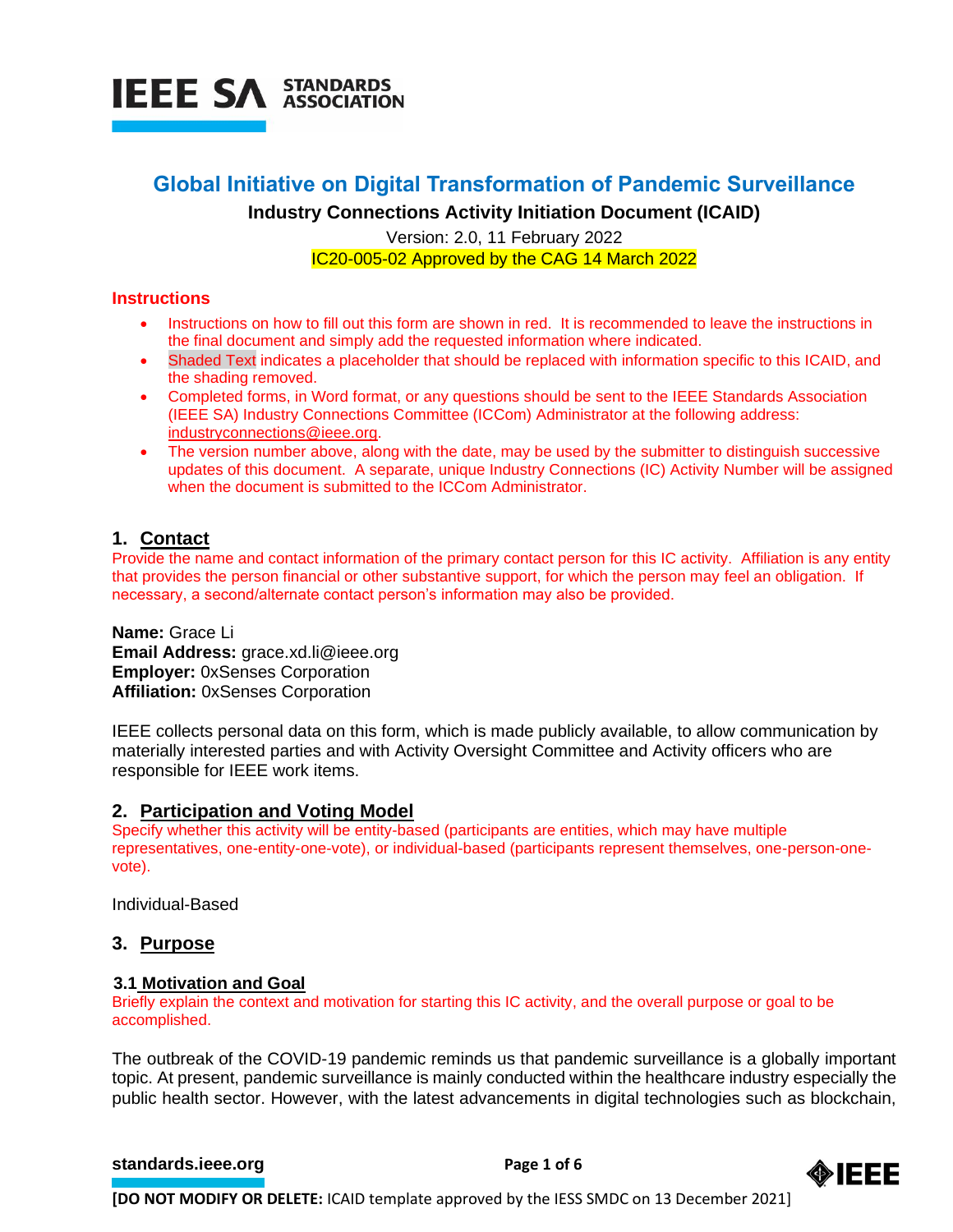# **IEEE SA STANDARDS**

we should be able to improve the *efficiency* and *transparency* of pandemic surveillance by building an "omnidirectional" platform that integrates the data interfaces of multiple industries (not only healthcare, but also other industries such as travel & transportation, telecommunications, retail, etc.) to better detect and respond to a pandemic.

The purpose of this activity is to initiate a global effort to enable the digital transformation of pandemic surveillance, which includes the following objectives:

- To develop standards, recommended practices and guides for cross-industry data sharing and interactions using a digital approach for the purpose of efficient and transparent pandemic surveillance;
- To develop open-source reference implementations for the new systems and applications needed in the digital transformation of pandemic surveillance;
- To solicit commitments and reach consensuses among key stakeholders regionally and globally to advocate the digital transformation of pandemic surveillance on a global basis.

# **3.2 Related Work**

Provide a brief comparison of this activity to existing, related efforts or standards of which you are aware (industry associations, consortia, standardization activities, etc.).

IEEE Blockchain Against Corruption Working Group (CTS/BSC/BACWG)

- IEEE P2141.1 Standard for the Use of Blockchain in Anti-Corruption Applications for Centralized **Organizations**
- IEEE P2141.2 Standard for Transforming Enterprise Information Systems from Centralized Architecture into Blockchain-based Decentralized Architecture
- IEEE P2141.3 Standard for Transforming Enterprise Information Systems from Distributed Architecture into Blockchain-based Decentralized Architecture

IEEE Blockchain for Government Affairs Working Group (CTS/BSC/BGAWG)

• IEEE P2418.8 Standard for Blockchain Applications in Governments

Unlike the related work above, this activity will focus on the efficiency and transparency of crossorganization / cross-industry collaborations from the pandemic surveillance perspective. This activity may leverage the related work above for the efficiency and transparency within a single organization.

# **3.3 Previously Published Material**

Provide a list of any known previously published material intended for inclusion in the proposed deliverables of this activity.

N/A

#### **3.4 Potential Markets Served**

Indicate the main beneficiaries of this work, and what the potential impact might be.

Today, the whole world is mainly in a peaceful era. Pandemic is the No. 1 killer facing mankind. The topic addressed by this activity is one of the world's top relevant topics.

**[standards.ieee.org](http://standards.ieee.org/)**<br> **Page 2 of 6** 

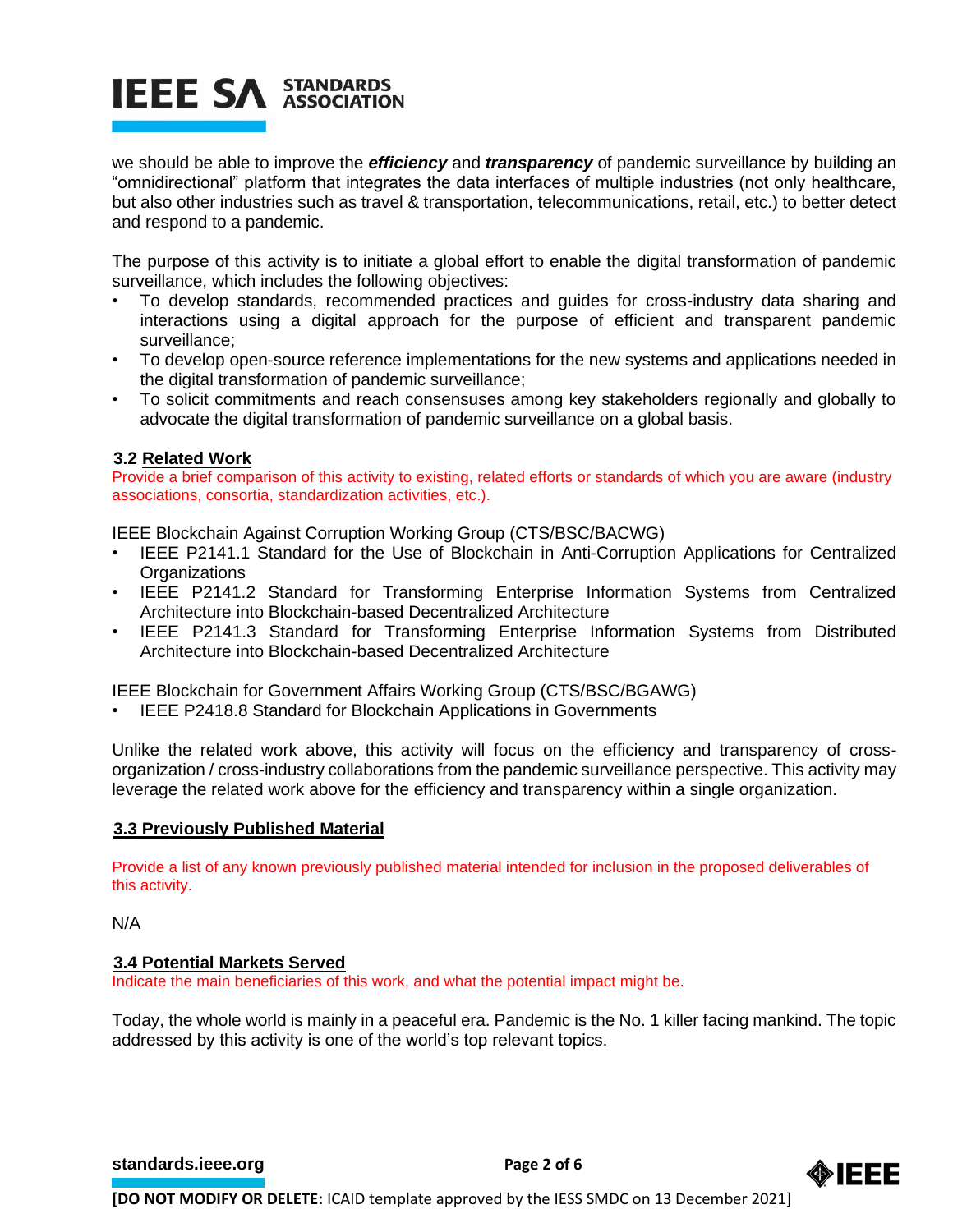# **IEEE SA STANDARDS**

This activity will fully embrace the concept of open-source and open-access, minimize or eliminate the paid-use of patents, and employ a non-profit business model for public good, in order to serve the broadest diversity of mankind.

With the success of the activity,

- The world would benefit from the greatly improved efficiency and transparency of pandemic surveillance regionally and globally;
- The profession would get a highly visible reference case of transforming the industries and the society with digital technologies (especially blockchain).

#### **3.5 How will the activity benefit the IEEE, society, or humanity?**

Describe how this activity will benefit the IEEE, society, or humanity.

IEEE has been dedicated to advancing technology for humanity. Meanwhile, IEEE SA has been positioning itself as a truly global SDO and expanding its global influence. The two keywords "humanity" and "global" are both well reflected in this activity. With the success of the activity, the IEEE would expand its influence into non-traditional areas (from the IEEE perspective) and would be more well-known globally for advancing technology for humanity.

# **4. Estimated Timeframe**

Indicate approximately how long you expect this activity to operate to achieve its proposed results (e.g., time to completion of all deliverables).

#### **Expected Completion Date:** 03/2024

IC activities are chartered for two years at a time. Activities are eligible for extension upon request and review by ICCom and the responsible committee of the IEEE SA Board of Governors. Should an extension be required, please notify the ICCom Administrator prior to the two-year mark.

# **5. Proposed Deliverables**

Outline the anticipated deliverables and output from this IC activity, such as documents (e.g., white papers, reports), proposals for standards, conferences and workshops, databases, computer code, etc., and indicate the expected timeframe for each.

- New PARs for the digital transformation of pandemic surveillance *(Optional: open-source elements in one or more PARs)*;
- Open-source reference implementations for the new systems and applications needed in the digital transformation of pandemic surveillance;
- Workshops, webinars, white papers, reports, or articles to promote the digital transformation of pandemic surveillance regionally and globally;
- Commitments and consensuses from key stakeholders regionally and globally to adopt and support the digital transformation of pandemic surveillance *(Optional: joint announcements, MOUs, or an entity-based alliance)*.

#### **5.1 Open Source Software Development**

*Indicate whether this IC Activity will develop or incorporate open source software in the deliverables. All contributions of open source software for use in Industry Connections activities shall be accompanied by an approved IEEE Contributor License Agreement (CLA) appropriate for the open source license under which the Work Product will be made available. CLAs, once accepted, are irrevocable. Industry Connections Activities shall* 

#### **[standards.ieee.org](http://standards.ieee.org/) EXECUTE: Page 3 of 6**

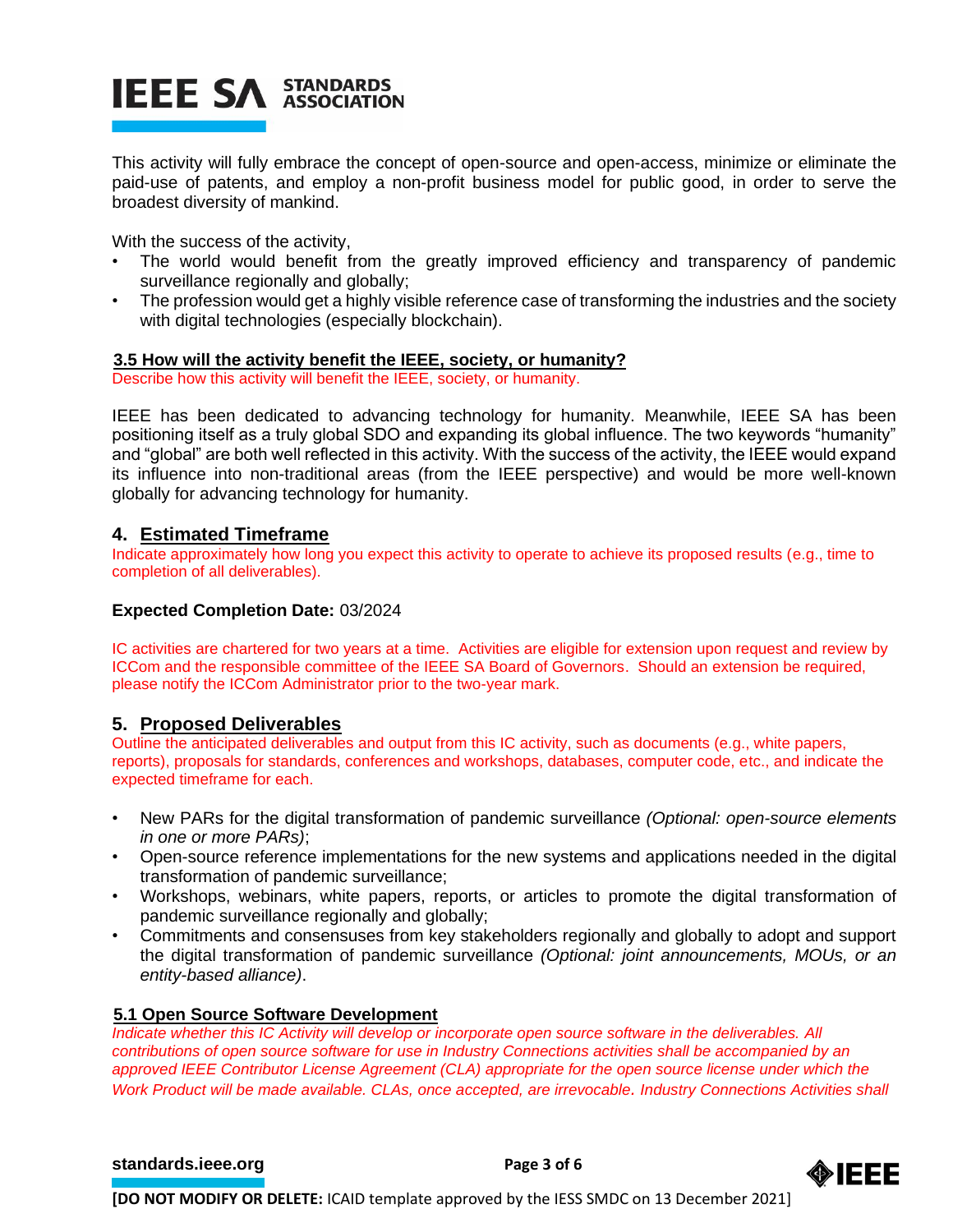

*comply with the IEEE SA open source policies and procedures and use the IEEE SA open source platform for development of open source software. Information on IEEE SA Open can be found at [https://saopen.ieee.org/.](https://saopen.ieee.org/)* 

Will the activity develop or incorporate open source software (either normatively or informatively) in the deliverables? Yes

# **6. Funding Requirements**

Outline any contracted services or other expenses that are currently anticipated, beyond the basic support services provided to all IC activities. Indicate how those funds are expected to be obtained (e.g., through participant fees, sponsorships, government, or other grants, etc.). Activities needing substantial funding may require additional reviews and approvals beyond ICCom.

Anticipated expenses include but are not limited to marketing, legal, finance, travel, public events, group meetings and other general and administrative overhead. Given the "not-for-profit" and "for-public-good" nature of the activity, we will seek financial sponsorship and support from participating companies, government grants, charitable foundations, and other organizations.

# **7. Management and Procedures**

#### **7.1 Activity Oversight Committee**

Indicate whether an IEEE Standards Committee or Standards Development Working Group has agreed to oversee this activity and its procedures.

#### **Has an IEEE Standards Committee or Standards Development Working Group agreed to oversee this activity?** No

If yes, indicate the IEEE committee's name and its chair's contact information.

**IEEE Committee Name:** Committee Name **Chair's Name:** Full Name **Chair's Email Address:** who@where

Additional IEEE committee information, if any. Please indicate if you are including a letter of support from the IEEE Committee that will oversee this activity.

IEEE collects personal data on this form, which is made publicly available, to allow communication by materially interested parties and with Activity Oversight Committee and Activity officers who are responsible for IEEE work items.

#### **7.2 Activity Management**

If no Activity Oversight Committee has been identified in 7.1 above, indicate how this activity will manage itself on a day-to-day basis (e.g., executive committee, officers, etc.).

This activity will be managed by an executive committee consisting of a chair, a secretary, and other officers as needed. The chair will be Grace Li.

#### **7.3 Procedures**

Indicate what documented procedures will be used to guide the operations of this activity; either (a) modified baseline *Industry Connections Activity Policies and Procedures* [\(entity,](https://standards.ieee.org/content/dam/ieee-standards/standards/web/governance/iccom/IC_Activity_PNP_Entity_Baseline.doc) [individual\)](https://standards.ieee.org/content/dam/ieee-standards/standards/web/governance/iccom/IC_Activity_PNP_Individual_Baseline.doc), (b) *Abridged Industry* 

#### **[standards.ieee.org](http://standards.ieee.org/) Brandards.ieee.org Brandards.ieee.org Brandards.ieee.org Brandards.ieee.org Brandards.ieee.org Brandards.ieee.org Brandards.ieee.org Brandards.ieee.org Brandards.ieee.org Brandards.i**



**[DO NOT MODIFY OR DELETE:** ICAID template approved by the IESS SMDC on 13 December 2021]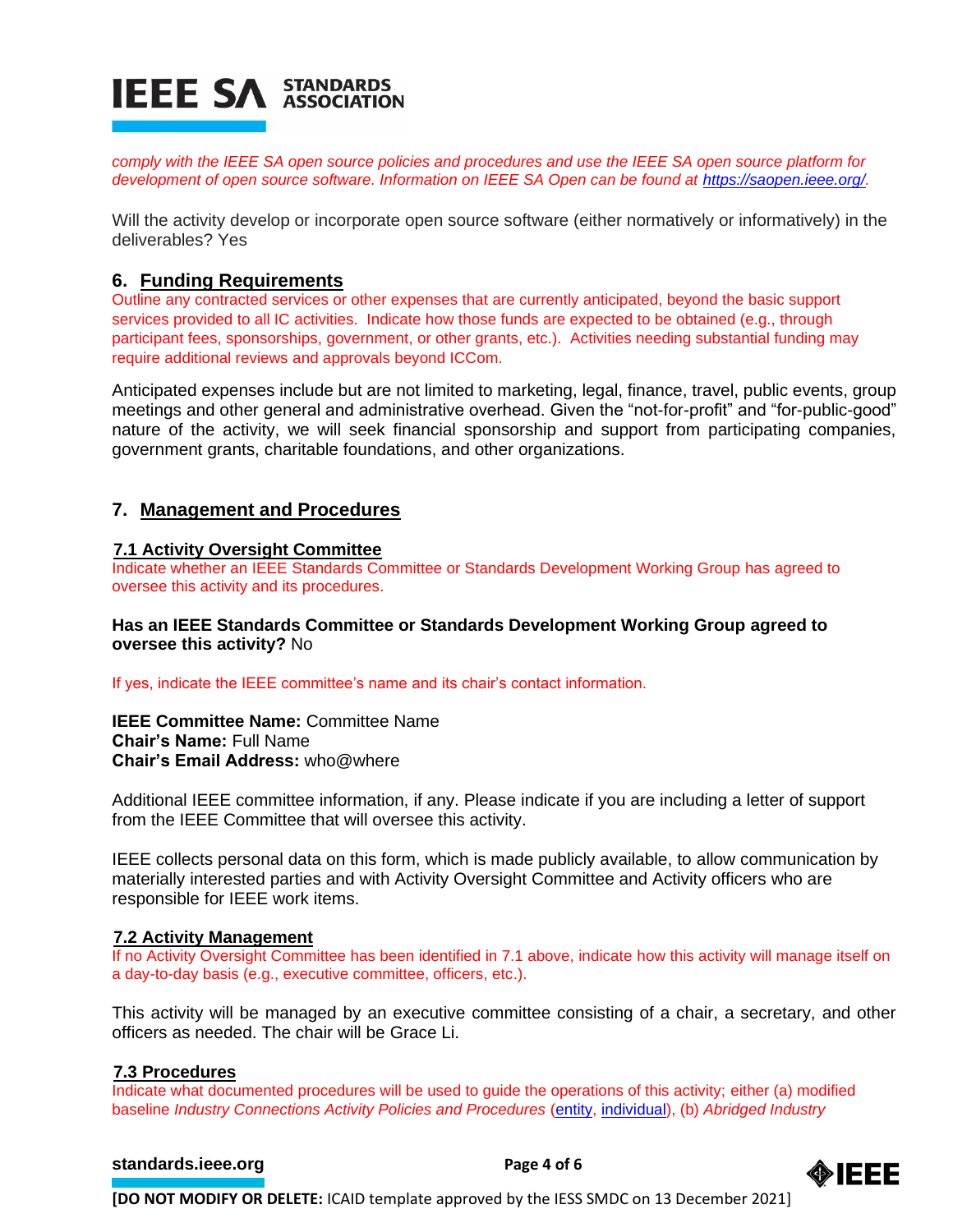# **IEEE SA STANDARDS**

*Connections Activity Policies and Procedures* [\(entity,](https://standards.ieee.org/content/dam/ieee-standards/standards/web/governance/iccom/IC_Activity_PP_Abridged_Entity.doc) [individual\)](https://standards.ieee.org/content/dam/ieee-standards/standards/web/governance/iccom/IC_Activity_PP_Abridged_Individual.doc), (c) Standards Committee policies and procedures accepted by the IEEE SA Standards Board, or (d) Working Group policies and procedures accepted by the Working Group's Standards Committee. If option (a) is chosen, then ICCom review and approval of the P&P is required. If option (c) or (d) is chosen, then ICCom approval of the use of the P&P is required.

(a) modified baseline *Industry Connections Activity Policies and Procedures*

# **8. Participants**

#### **8.1 Stakeholder Communities**

Indicate the stakeholder communities (the types of companies or other entities, or the different groups of individuals) that are expected to be interested in this IC activity and will be invited to participate.

We will seek support and participation from World Health Organization (WHO), Chinese Center for Disease Control and Prevention (China CDC), U.S. Centers for Disease Control and Prevention (U.S. CDC), other national or regional CDCs, and major service providers and data owners in various industries that are relevant to or can contribute to pandemic surveillance.

#### **8.2 Expected Number of Participants**

Indicate the approximate number of entities (if entity-based) or individuals (if individual-based) expected to be actively involved in this activity.

50

# **8.3 Initial Participants**

Provide a few the entities or individuals that will be participating from the outset. It is recommended there be at least three initial participants for an entity-based activity, or five initial participants (each with a different affiliation) for an individual-based activity.

Use the following table for an individual-based activity:

| <b>Individual Name</b> | <b>Employer</b>                    | <b>Affiliation</b>                              |  |
|------------------------|------------------------------------|-------------------------------------------------|--|
| Grace Li               | <b>OxSenses Corporation</b>        | <b>OxSenses Corporation</b>                     |  |
| Frankie Zhang          | <b>SGC Shenzhen</b>                | Self<br>٠                                       |  |
|                        |                                    | <b>SGC Shenzhen</b><br>٠                        |  |
|                        |                                    | China Institute of<br>٠                         |  |
|                        |                                    | Communications (through its                     |  |
|                        |                                    | <b>Blockchain Committee)</b>                    |  |
| Matt Chen              | <b>Chinese Academy of Sciences</b> | <b>Chinese Academy of Sciences</b><br>$\bullet$ |  |
|                        | Suzhou Institute of Biomedical     | Suzhou Institute of Biomedical                  |  |
|                        | <b>Engineering and Technology</b>  | <b>Engineering and Technology</b>               |  |
|                        |                                    | China Institute of<br>$\bullet$                 |  |
|                        |                                    | Communications (through its                     |  |
|                        |                                    | <b>Blockchain Committee)</b>                    |  |

**[standards.ieee.org](http://standards.ieee.org/) EXECUTE: Page 5 of 6**